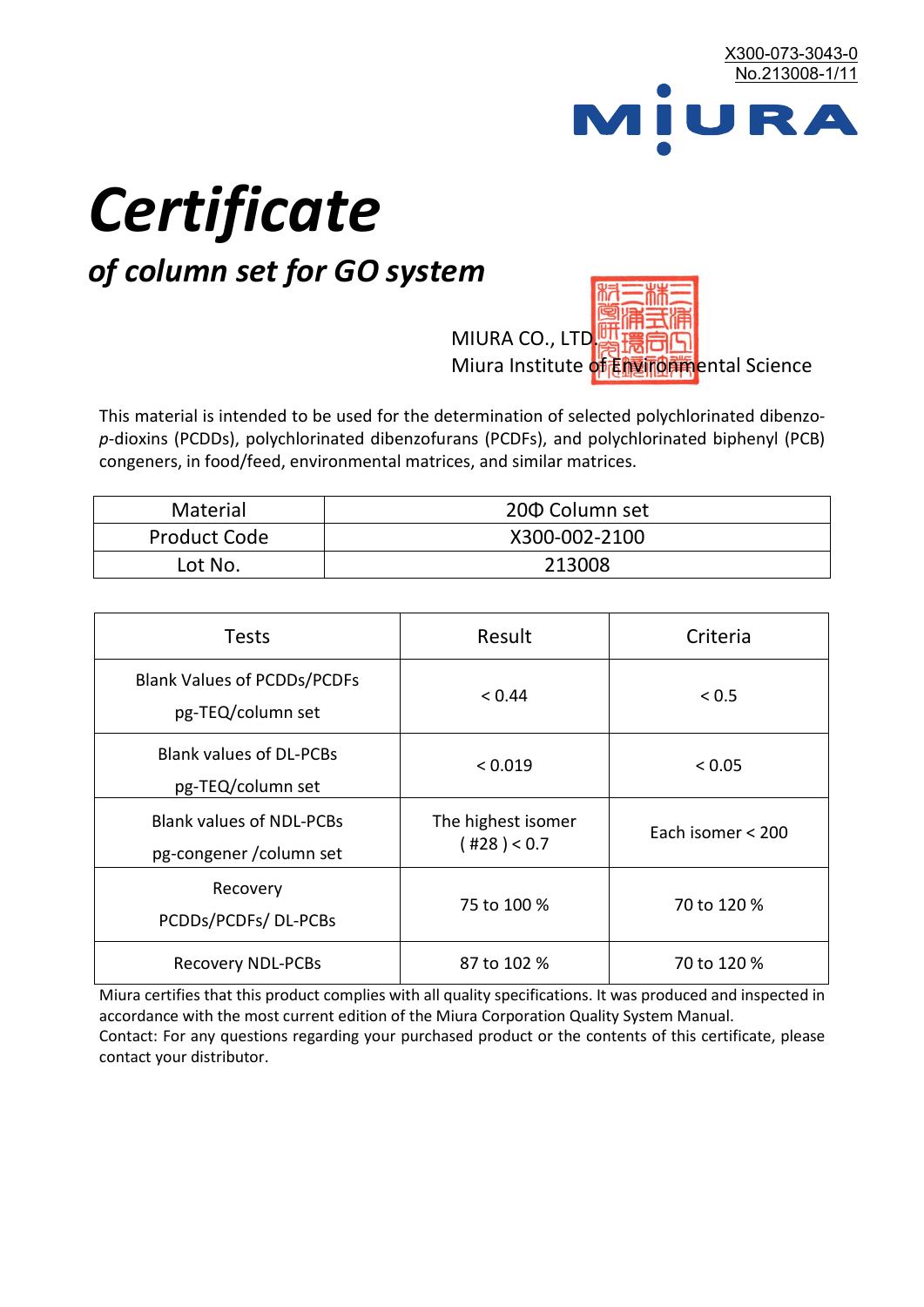### **DESCRIPTIONS**

**Lot Number:** The number mentioned on the labels on the column bag is the lot production number.

**Blank Level Values:** Blank level values, expressed as mass fractions (pg-TEQ per a column set), for selected PCB congeners, PCDD, and PCDF congeners are provided in Table 2. Blank level values are a reference value for which MIURA has the highest confidence in its accuracy, in that all known or suspected sources of bias have been investigated or taken into account (JIS K0311 or JIS K0312).

**Recovery Values (Sample):** Recovery values, expressed as percentages, are provided in Table 3 for selected mass labeled-PCB congeners, and selected mass labeled PCDD and PCDF congeners, based on selected mass labeled recovery standards added before GC-MS measurement. Recovery values meet EU regulations; however, the values meet the MIURA criteria for this certification, which are stricter than what is required by EU regulations.

#### **NOTICE AND WARNING TO USERS**

THE GO SYSTEM COLUMN SET IS INTENDED FOR DIOXIN ANALYTICAL USE ONLY, INCLUDING HAZARDOUS MATERIALS. BEFORE USE, READ THE SDS CAREFULLY; HANDLE PRODUCT AS A HAZARDOUS MATERIAL CAPABLE OF SKIN CORROSION AND/OR EYE DAMAGE.

#### **INSTRUCTIONS FOR STABILITY, STORAGE, AND USE**

**Stability and Storage:** The column set should be stored at room temperatures below 25 °C until use. It should not be frozen or exposed to sunlight or ultraviolet radiation. After removing from the bags, the contents should be used immediately, especially, because the concentration column (lower) "Alumina" can be deactivated under high-humidity. Storing of the removed column set is not recommended.

**Use:** If storing in a cold room or refrigerator, bring them to room temperature (let stand for approximately 30 min), remove water condensed on the surface of the bags. Carefully remove the bags to avoid damage of the column. Use the same lot number with one column set. For more information of column set refer to the operation manual.

#### **ANALYTICAL METHODS USED AT MIURA**

For preparation of blank test, several column sets chosen at random per lot production were allowed to reach ambient temperature; two types of the purification columns (upper: silver nitrate silica gel, and lower: sulfuric acid silica gel) were assembled, and 10 mL of n-hexane was added to wet the top of the column with the designated column cap and disposable syringe. Then, a known amount of internal standard solution (containing selected labeled PCB, PCDDs, and PCDFs congeners; as shown in Table 1) dissolved in 6 mL of n-hexane was added to the top of the column with disposable syringe, and the syringe was washed with 2 x 2 mL of n-hexane; the n-hexane was injected into the column again. Then, the purification columns assembled with the concentration columns (upper) and (lower) were set to the each system unit immediately. After two fractions (dioxin and PCB fractions) were obtained from each system unit, a known amount of the recovery standard solution was added to each concentration vessel. Finally, both fractions were concentrated using an evaporation system under nitrogen to 0.01 mL.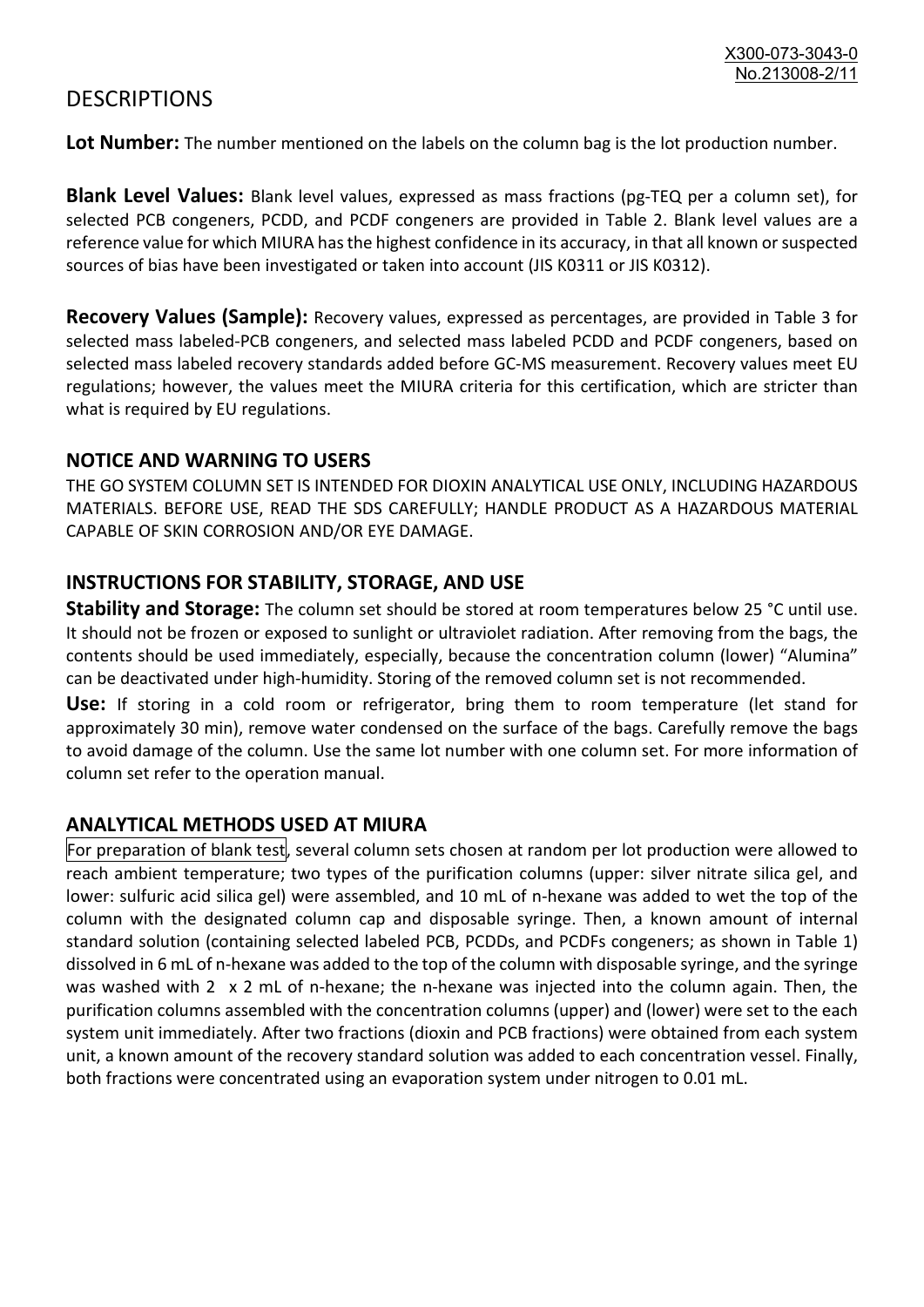X300-073-3043-0 No.213008-3/

| Compounds                   | Standard                      | Maker Code     | Maker                           | <b>Diluted</b><br>Concentration |
|-----------------------------|-------------------------------|----------------|---------------------------------|---------------------------------|
| PCDDs and PCDFs,<br>DL-PCBs | Internal Standard             | DF-SS-A        |                                 |                                 |
|                             | <b>Internal Standard</b>      | DFP-LCS-B      |                                 |                                 |
|                             | Recovery (Surrogate) Standard | DF-IS-J        | Wellington<br>Laboratories Inc. | $10$ ng/mL<br>in decane         |
| <b>NDL-PCBs</b>             | Internal Standard             | <b>MBP-28</b>  |                                 |                                 |
|                             |                               | <b>MBP-52</b>  |                                 |                                 |
|                             |                               | MBP-101        |                                 |                                 |
|                             |                               | <b>MBP-138</b> |                                 |                                 |
|                             |                               | MBP-153        |                                 |                                 |
|                             | Recovery (Surrogate) Standard | <b>MBP-19</b>  |                                 |                                 |
|                             |                               | <b>MBP-70</b>  |                                 |                                 |
|                             |                               | MBP-111        |                                 |                                 |
|                             |                               | MBP-162        |                                 |                                 |
|                             |                               | <b>MBP-178</b> |                                 |                                 |

Table 1. Standard solutions used for recovery tests.

The concentrated dioxin fraction was analyzed using gas chromatography / high resolution mass spectrometry (GC/HRMS) operated in electron impact (EI) mode. A 0.25 mm ID × 60 m fused silica capillary (BPX-DXN, TRAJAN) was used. The concentrated PCB fraction was analyzed using GC/HRMS operated in EI mode. A 0.25 mm ID × 60 m fused silica capillary (HT8-PCB, TRAJAN) was used. All injections were 2 μL using a splitless inlet. The results, blank level values, are provided in Table 2. The chromatograms of each compounds are shown at page 6 and after. Furthermore, the dioxin and PCB fractions were analyzed using gas chromatography / low resolution mass spectrometry operated in total ion scan (m/z 50 to 500) mode, to confirm if interferences may affect determination of target compounds by GC/HRMS are included in the fractions, the chromatograms are not shown here.

For the recovery test (sample), The sunflower seed oil from Helianthus annuus (S5007-1L, Sigma Aldrich) was dissolved in 2 mL of n-hexane. A known amount of the internal standard solution was added to the flask, mixed, and allowed to equilibrate. First, several column sets chosen at random per lot production were allowed to reach ambient temperature; the purification columns (upper) and (lower) were assembled. 10 mL of n-hexane was added to wet the top of the column with the designated column cap and disposable syringe. Then, the sample with the internal standard was injected into the top of the column with the disposable syringe, and the syringe was washed with 2 x 2 mL of n-hexane; the n-hexane was injected into the column again. The purification column was assembled with the concentration column (upper) and (lower), and set to the each system unit immediately. After obtaining two fractions from the system unit, the dioxin and PCB fractions were concentrated using an evaporation system under nitrogen to approximately 0.01 mL. After the addition of a known amount of recovery standard solution, the both fractions were concentrated to 0.02 mL; then dioxin and PCB in each fractions were analyzed using GC/HRMS as mentioned above test. The inspection results is displayed in Table 3.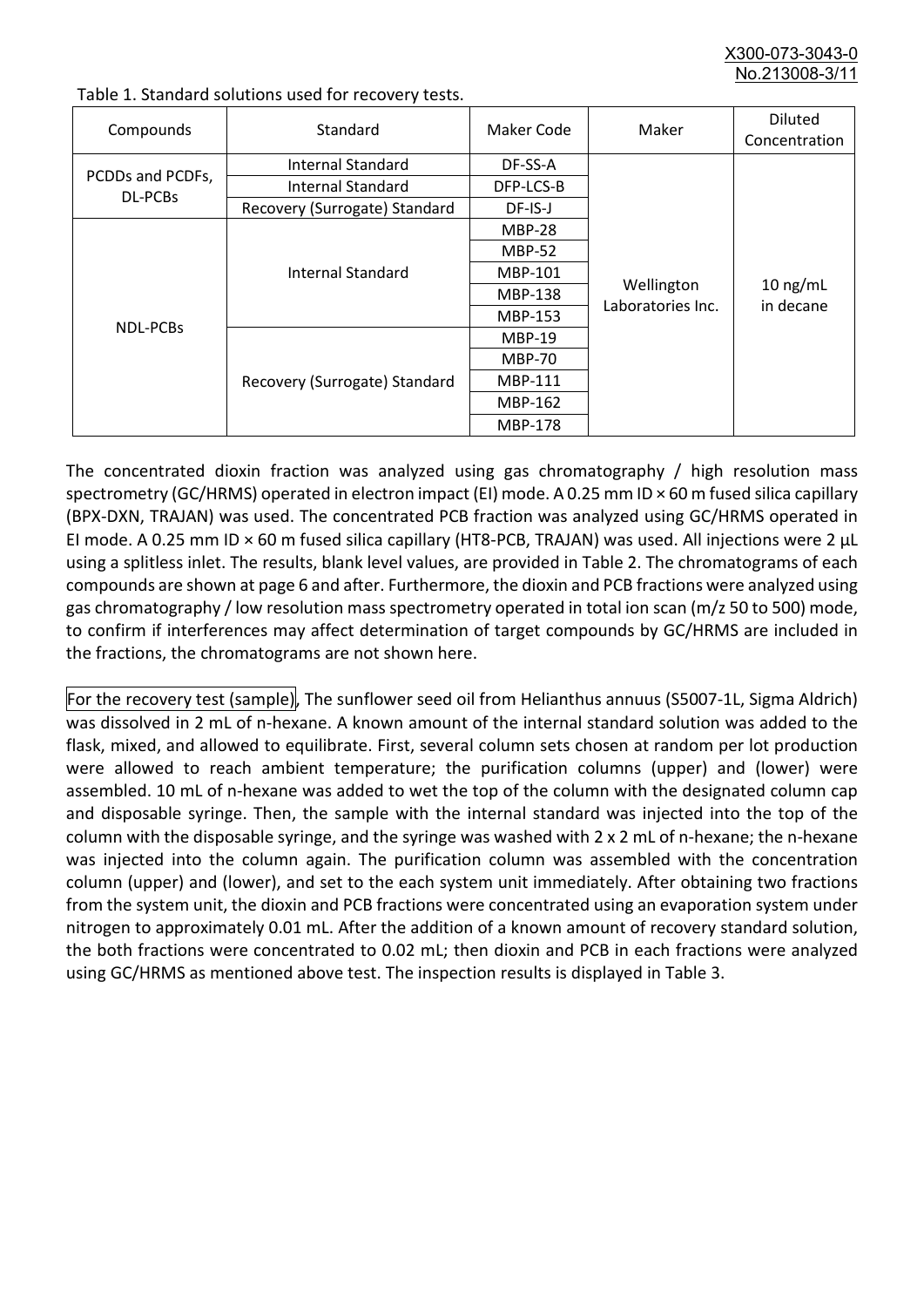X300-073-3043-0 No.213008-4/11

|  |  | Table 2 Blank levels of dioxins (PCDDs/PCDFs and DL-PCBs) and NDL-PCBs per column set. |
|--|--|----------------------------------------------------------------------------------------|
|--|--|----------------------------------------------------------------------------------------|

| able 2 Diarik levels of dioxins (FCDD3/FCDF3 and DL-FCD3) and NDL-FCD3 per column set.<br>Congener | Concentration | LOQ       | <b>LOD</b> | $S/N=3$   | TEQ*      |
|----------------------------------------------------------------------------------------------------|---------------|-----------|------------|-----------|-----------|
|                                                                                                    | pg/column     | pg/column | pg/column  | pg/column | pg/column |
| 2,3,7,8-TeCDD                                                                                      | <b>ND</b>     | 0.29      | 0.09       | 0.06      | 0.09      |
| 1,2,3,7,8-PeCDD                                                                                    | <b>ND</b>     | 0.30      | 0.09       | 0.07      | 0.09      |
| 1,2,3,4,7,8-HxCDD                                                                                  | <b>ND</b>     | 0.8       | 0.2        | 0.06      | 0.02      |
| 1,2,3,6,7,8-HxCDD                                                                                  | <b>ND</b>     | 0.7       | 0.2        | 0.06      | 0.02      |
| 1,2,3,7,8,9-HxCDD                                                                                  | <b>ND</b>     | 0.8       | 0.2        | 0.06      | 0.02      |
| 1,2,3,4,6,7,8-HpCDD                                                                                | <b>ND</b>     | 1.3       | 0.4        | 0.1       | 0.004     |
| <b>OCDD</b>                                                                                        | <b>ND</b>     | 1.9       | 0.6        | 0.3       | 0.00018   |
| 2,3,7,8-TeCDF                                                                                      | <b>ND</b>     | 0.9       | 0.3        | 0.1       | 0.03      |
| 1,2,3,7,8-PeCDF                                                                                    | <b>ND</b>     | 0.8       | 0.2        | 0.1       | 0.006     |
| 2,3,4,7,8-PeCDF                                                                                    | <b>ND</b>     | 0.5       | 0.2        | 0.1       | 0.06      |
| 1,2,3,4,7,8-HxCDF                                                                                  | <b>ND</b>     | 0.6       | 0.2        | 0.1       | 0.02      |
| 1,2,3,6,7,8-HxCDF                                                                                  | <b>ND</b>     | 0.9       | 0.3        | 0.1       | 0.03      |
| 1,2,3,7,8,9-HxCDF                                                                                  | <b>ND</b>     | 0.6       | 0.2        | 0.1       | 0.02      |
| 2,3,4,6,7,8-HxCDF                                                                                  | <b>ND</b>     | 0.6       | 0.2        | 0.1       | 0.02      |
| 1,2,3,4,6,7,8-HpCDF                                                                                | <b>ND</b>     | 1.0       | 0.3        | 0.1       | 0.003     |
| 1,2,3,4,7,8,9-HpCDF                                                                                | <b>ND</b>     | 1.1       | 0.3        | 0.2       | 0.003     |
| <b>OCDF</b>                                                                                        | <b>ND</b>     | 2.0       | 0.6        | 0.3       | 0.00018   |
| #81 (3,4,4',5-TeCB)                                                                                | <b>ND</b>     | 0.7       | 0.2        | 0.05      | 0.00006   |
| #77 (3,3',4,4'-TeCB)                                                                               | <b>ND</b>     | 1.5       | 0.5        | 0.06      | 0.00005   |
| #126 (3,3',4,4',5-PeCB)                                                                            | <b>ND</b>     | 0.4       | 0.1        | 0.1       | 0.01      |
| #169 (3,3',4,4',5,5'-HxCB)                                                                         | <b>ND</b>     | 0.9       | 0.3        | 0.05      | 0.009     |
| #123 (2',3,4,4',5-PeCB)                                                                            | <b>ND</b>     | 0.4       | 0.1        | 0.06      | 0.000003  |
| #118 (2,3',4,4',5-PeCB)                                                                            | <b>ND</b>     | 0.7       | 0.2        | 0.06      | 0.000006  |
| #105 (2,3,3',4,4'-PeCB)                                                                            | <b>ND</b>     | 0.4       | 0.1        | 0.06      | 0.000003  |
| #114 (2,3,4,4',5-PeCB)                                                                             | <b>ND</b>     | 0.6       | 0.2        | 0.06      | 0.000006  |
| #167 (2,3',4,4',5,5'-HxCB)                                                                         | <b>ND</b>     | 0.4       | 0.1        | 0.06      | 0.000003  |
| #156 (2,3,3',4,4',5-HxCB)                                                                          | <b>ND</b>     | 0.5       | 0.1        | 0.06      | 0.000003  |
| #157 (2,3,3',4,4',5'-HxCB)                                                                         | <b>ND</b>     | 0.6       | 0.2        | 0.06      | 0.000006  |
| #189 (2,3,3',4,4',5,5'-HpCB)                                                                       | <b>ND</b>     | 0.4       | 0.1        | 0.05      | 0.000003  |
| #28 (2,4,4'-TrCB)                                                                                  | 0.7           | 0.4       | 0.1        | 0.07      |           |
| #52 (2,2',5,5'-TeCB)                                                                               | 0.3           | 0.3       | 0.1        | 0.09      |           |
| #101 (2,2',4,5,5'-PeCB)                                                                            | (0.1)         | 0.4       | 0.1        | 0.07      |           |
| #138 (2,2',3,4,4',5'-HxCB)                                                                         | <b>ND</b>     | 0.6       | 0.2        | 0.06      |           |
| #153 (2,2',4,4',5,5'-HxCB)                                                                         | <b>ND</b>     | 1.1       | 0.3        | 0.08      |           |
| #180 (2,2',3,4,4',5,5'-HpCB)                                                                       | <b>ND</b>     | 0.6       | 0.2        | 0.08      |           |

\* TEQ: Toxicity Equivalents (are applied WHO-TEF(2006))

- 1. The figures in the parentheses in the concentration of actual measurement denote the concentration of the LOD or more and less than the LOQ.
- 2. ND in the concentration of actual measurement denotes less than the LOD.
- 3. TEQ are calculated with an actual measurement which is the concentration of the LOQ or more, and an actual measurement which is the concentration of the LOD or more and less than the LOQ, respectively. For values less than the LOD, TEQ are calculated with the LOD.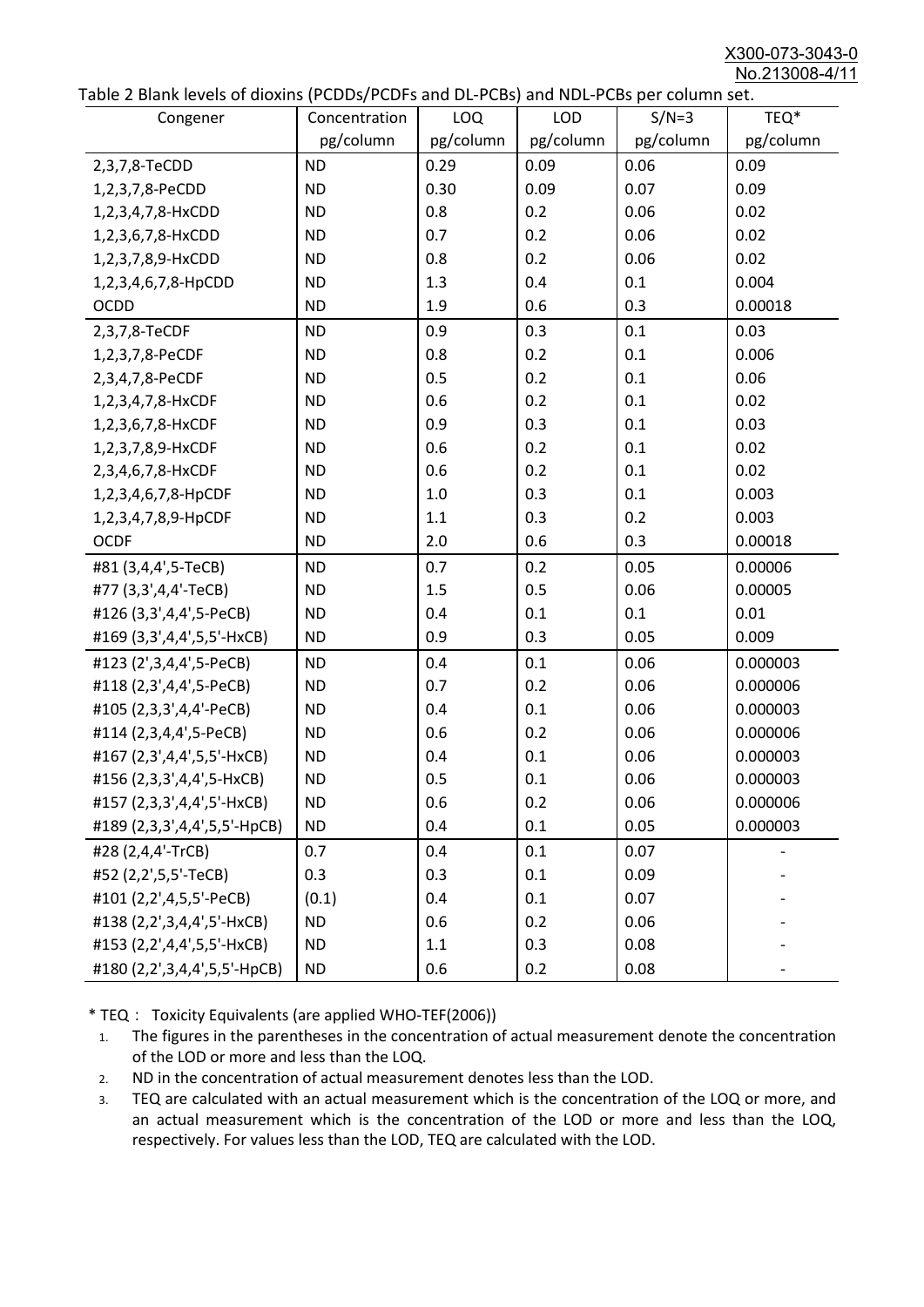| uwic<br>Recoveries of fabelea internal standar | Sample |
|------------------------------------------------|--------|
| Congener                                       | 75 %   |
| 2,3,7,8-TeCDD                                  | 83%    |
| 1,2,3,7,8-PeCDD                                |        |
| 1,2,3,4,7,8-HxCDD                              | 87%    |
| 1,2,3,6,7,8-HxCDD                              | 87%    |
| 1,2,3,7,8,9-HxCDD                              | 82%    |
| 1,2,3,4,6,7,8-HpCDD                            | 85%    |
| <b>OCDD</b>                                    | 81%    |
| 2,3,7,8-TeCDF                                  | 80%    |
| 1,2,3,7,8-PeCDF                                | 86%    |
| 2,3,4,7,8-PeCDF                                | 92%    |
| 1,2,3,4,7,8-HxCDF                              | 80%    |
| 1,2,3,6,7,8-HxCDF                              | 81%    |
| 1,2,3,7,8,9-HxCDF                              | 86%    |
| 2,3,4,6,7,8-HxCDF                              | 83%    |
| 1,2,3,4,6,7,8-HpCDF                            | 83%    |
| 1,2,3,4,7,8,9-HpCDF                            | 83%    |
| <b>OCDF</b>                                    | 81%    |
| #81 (3,4,4',5-TeCB)                            | 78%    |
| #77 (3,3',4,4'-TeCB)                           | 78 %   |
| #126 (3,3',4,4',5-PeCB)                        | 88%    |
| #169 (3,3',4,4',5,5'-HxCB)                     | 92 %   |
| #123 (2',3,4,4',5-PeCB)                        | 91%    |
| #118 (2,3',4,4',5-PeCB)                        | 85%    |
| #105 (2,3,3',4,4'-PeCB)                        | 83%    |
| #114 (2,3,4,4',5-PeCB)                         | 92%    |
| #167 (2,3',4,4',5,5'-HxCB)                     | 87%    |
| #156 (2,3,3',4,4',5-HxCB)                      | 93%    |
| #157 (2,3,3',4,4',5'-HxCB)                     | 90%    |
| #189 (2,3,3',4,4',5,5'-HpCB)                   | 100%   |
| #28 (2,4,4'-TrCB)                              | 99%    |
| #52 (2,2',5,5'-TeCB)                           | 95%    |
| #101 (2,2',4,5,5'-PeCB)                        | 93%    |
| #138 (2,2',3,4,4',5'-HxCB)                     | 96%    |
| #153 (2,2',4,4',5,5'-HxCB)                     | 87%    |
| #180 (2,2',3,4,4',5,5'-HpCB)                   | 102%   |
|                                                |        |

Table 3. Recoveries of labeled internal standards.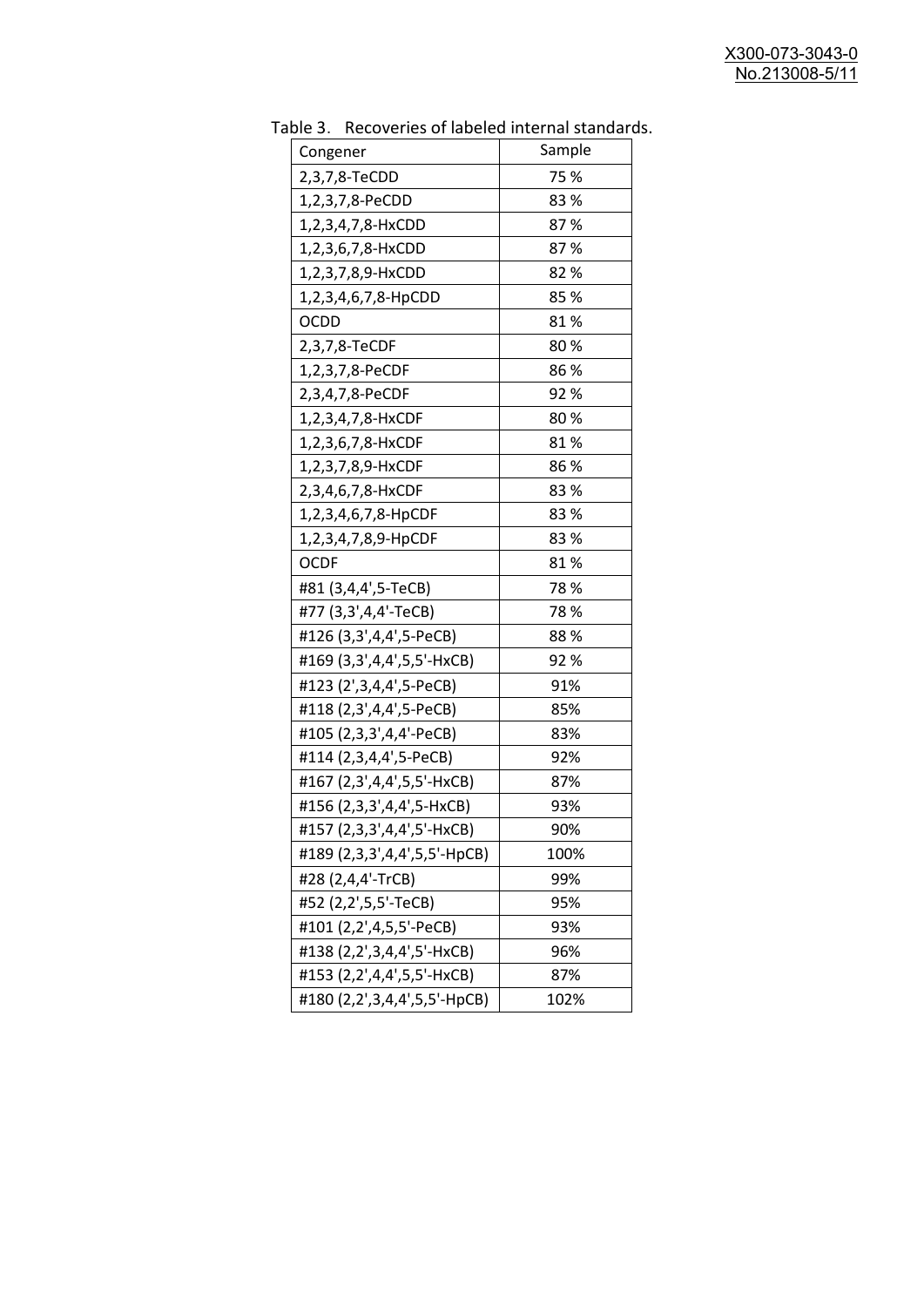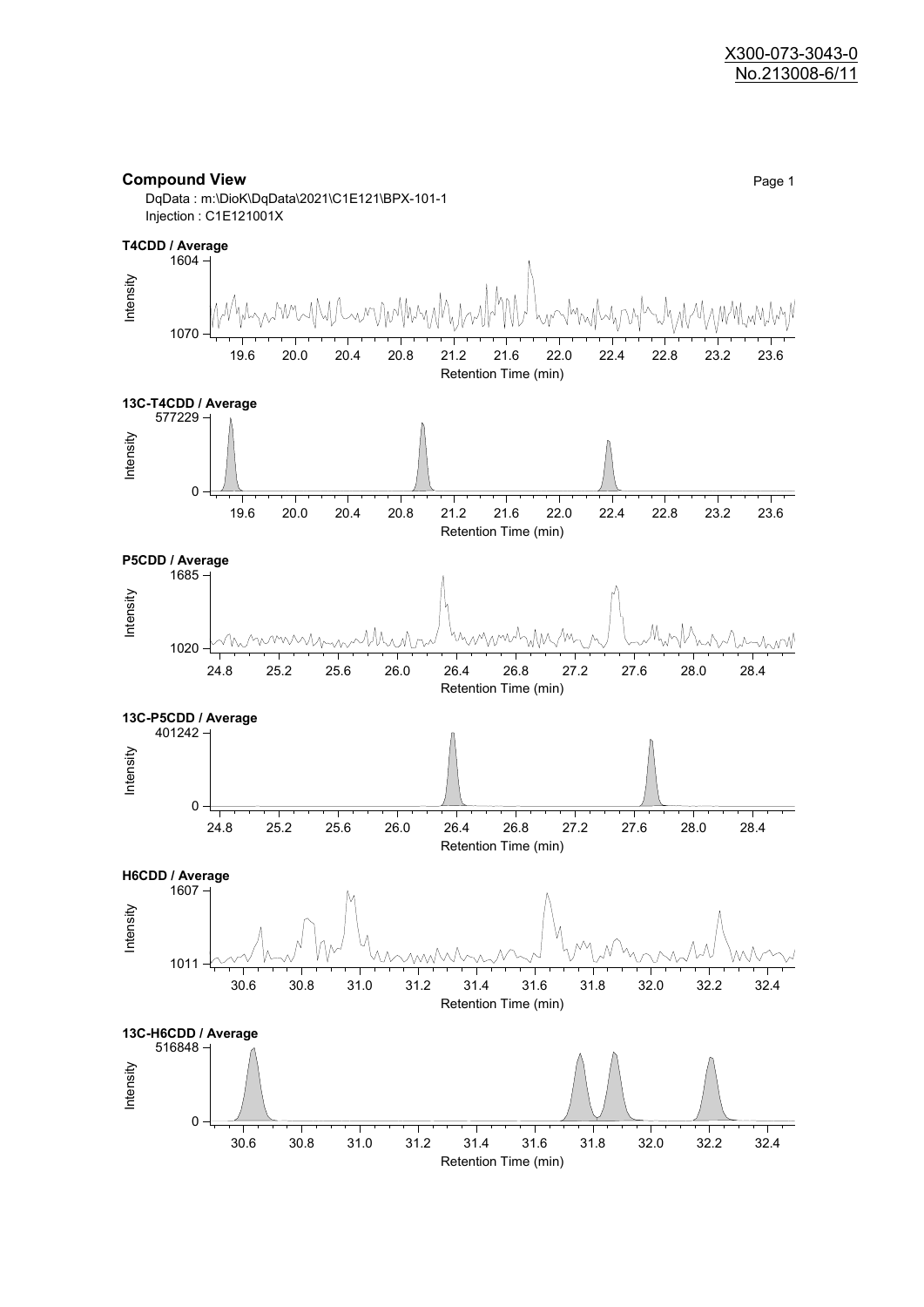#### X300-073-3043-0 No.213008-7/11

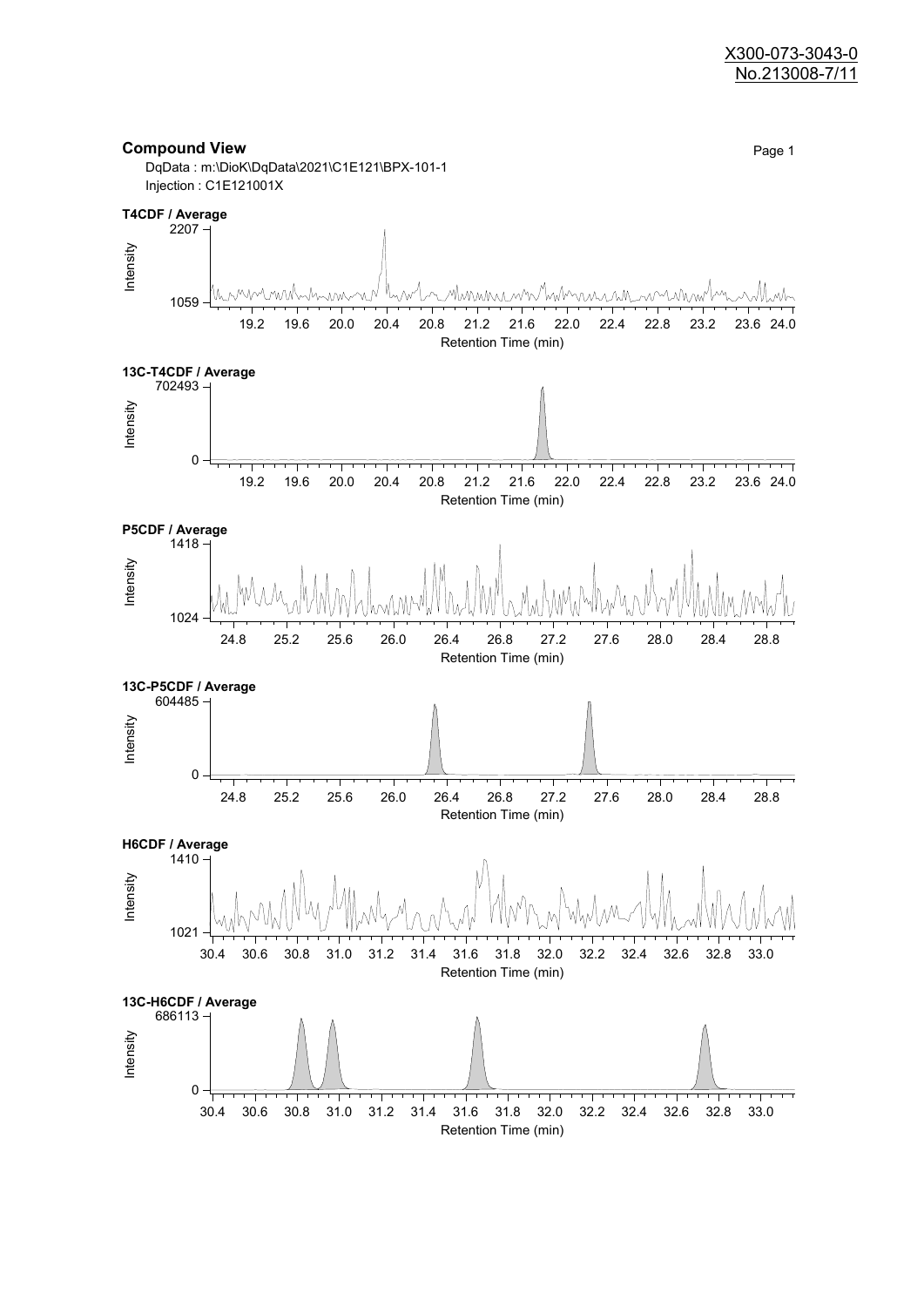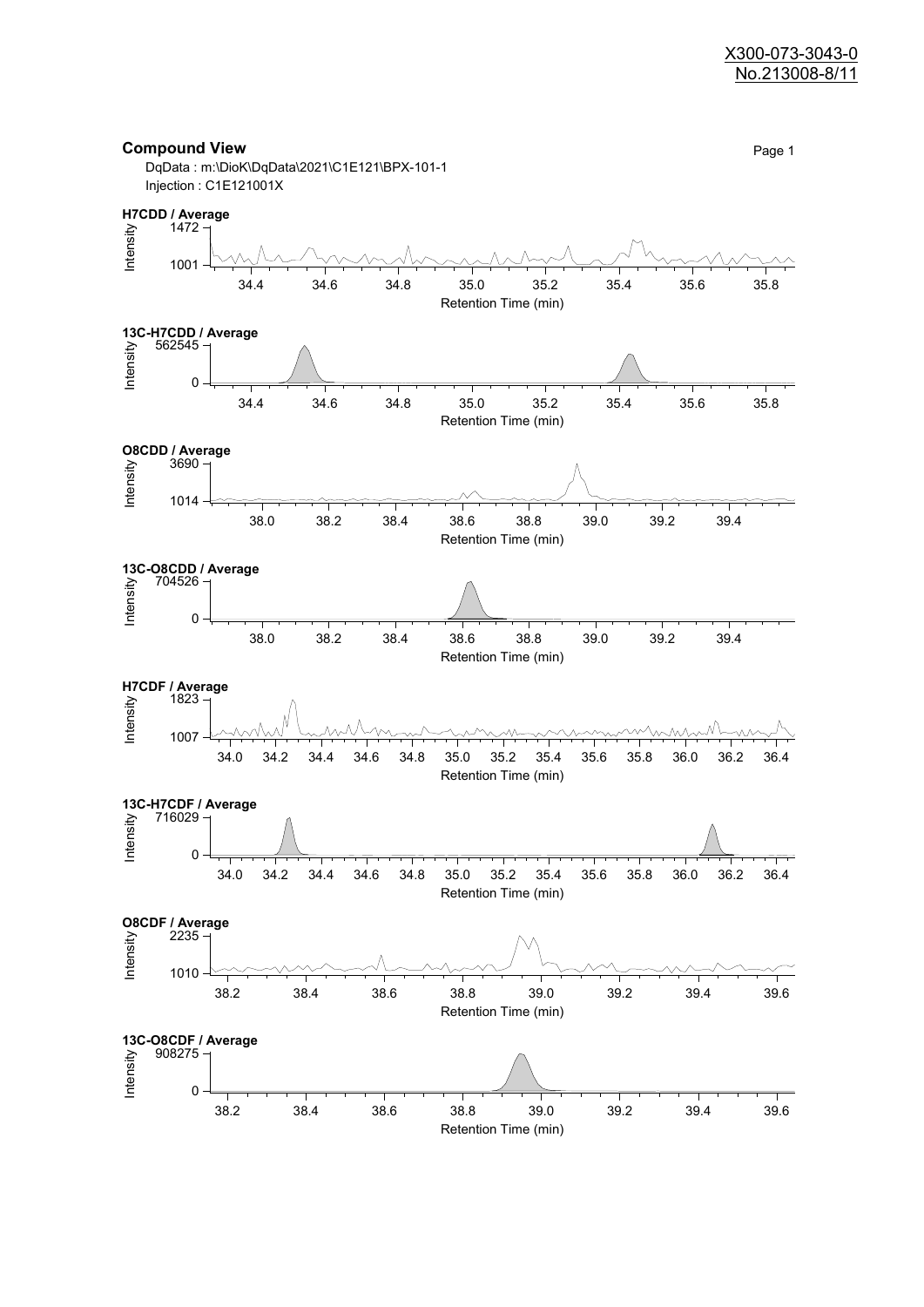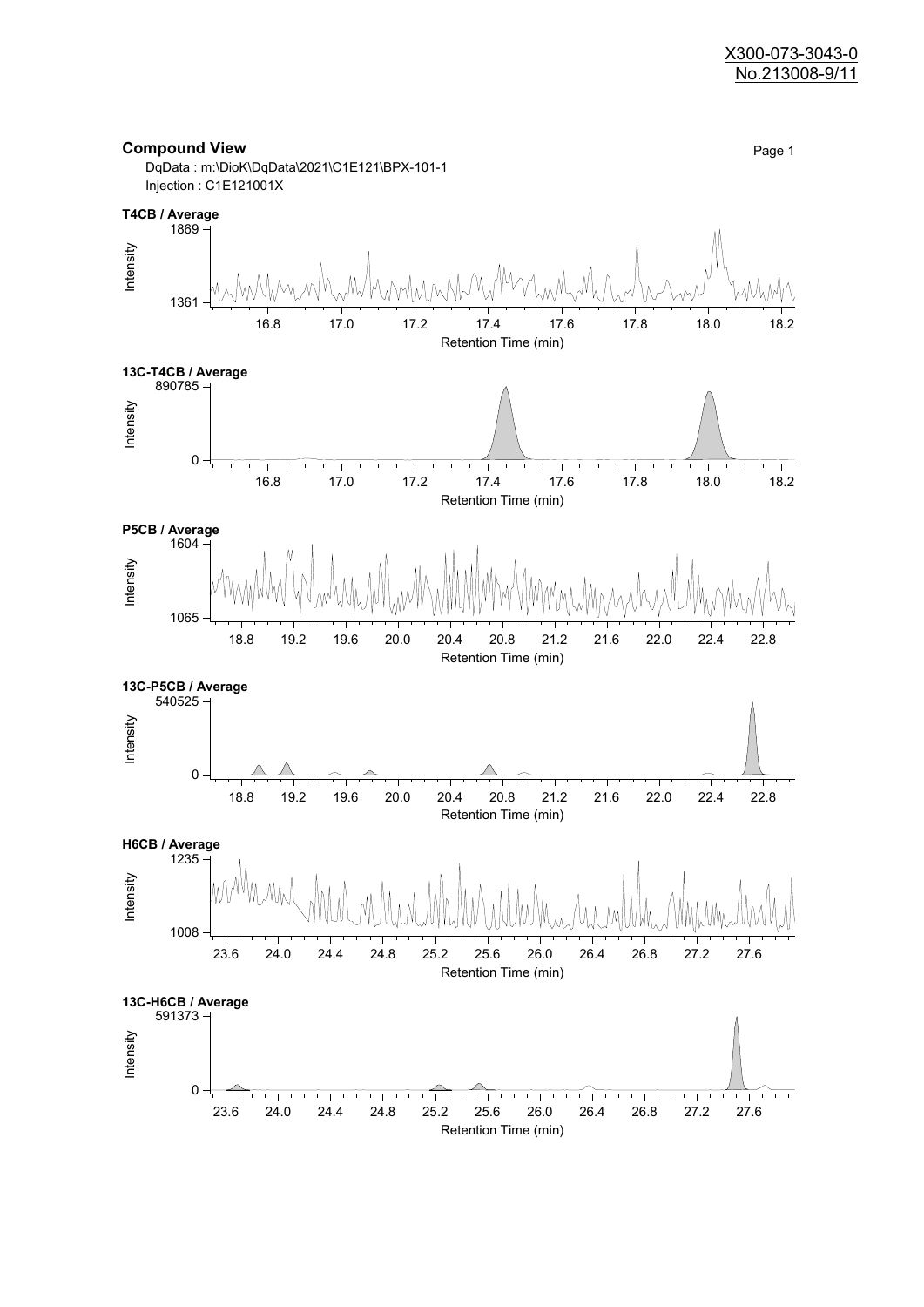